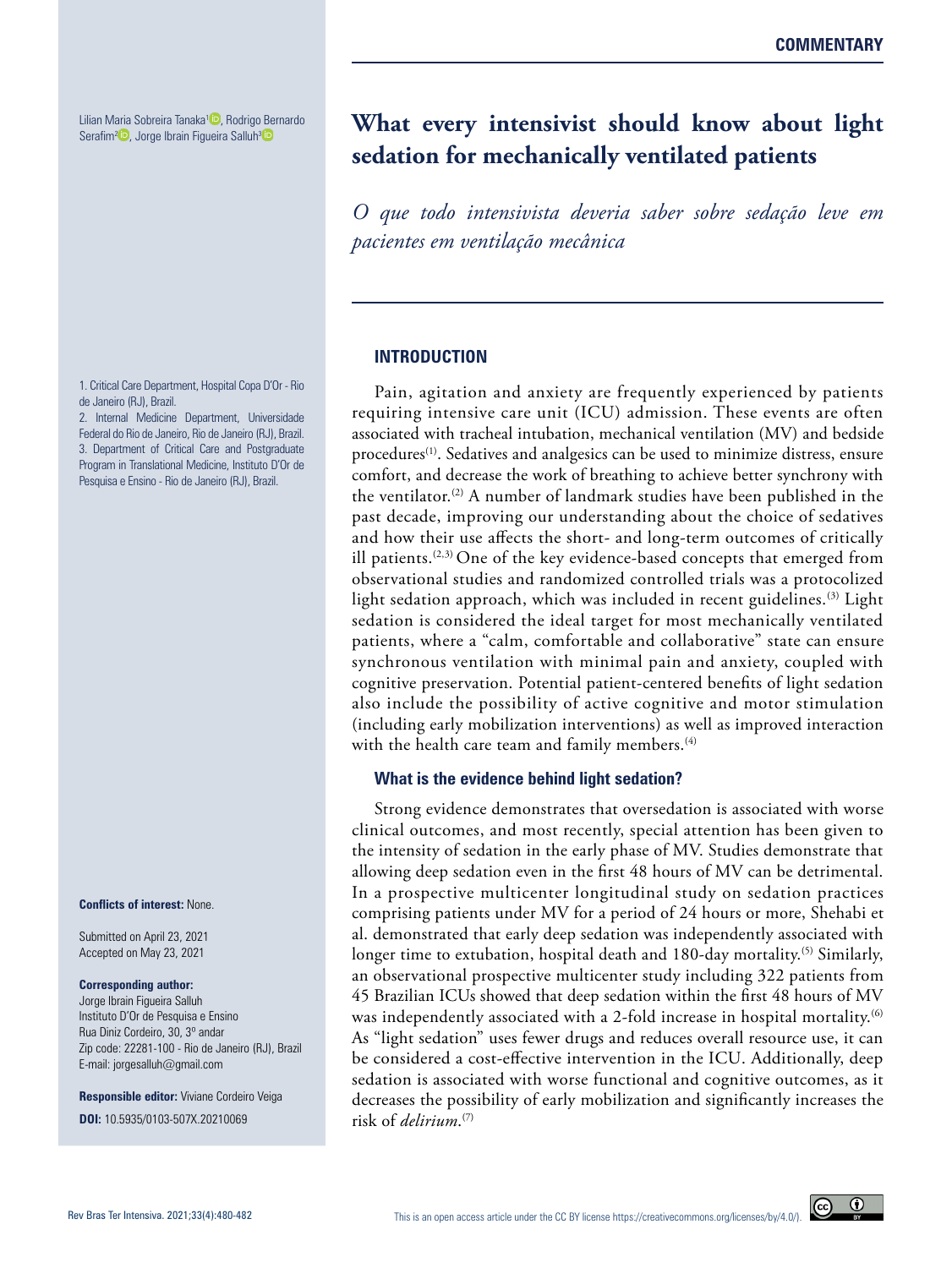Having a deeply sedated, immobilized patient transition to an awake and cooperative patient is an essential part of best practices in the ICU. However, it is not without its challenges. The ICU team must assure adequate control of potential distress and reduction of adverse outcomes using a multidisciplinary approach. Monitoring for pain and agitation is essential not only to the patients' well-being but also for safety reasons, as an agitated patient may inadvertently remove intravascular devices or the endotracheal tube. Studies using light sedation have found that patients who are more awake and aware can contribution to their pain evaluations through reliable self-report, *delirium* assessments and early rehabilitation.<sup>(3,4)</sup> Light sedation was also associated with reduced ICU length of stay and shorter duration of MV with no increases in anxiety and depression<sup>(8)</sup>. In studies where long-term follow-ups were reported, there was no sign of increased negative neuropsychological outcomes.(9)

## **Who should receive light sedation in the intensive care unit?**

The 2018 Pain, Agitation/Sedation, *Delirium*, Immobility and Sleep Disruption (PADIS) guidelines suggested a protocol-based, stepwise assessment for pain control and sedation management in critically ill adults.(3) Clearly, the emphasis should not be on sedation but rather on multidisciplinary approaches to monitor, prevent and promptly treat pain and agitation while ensuring participation by an awake and aware patient. Light sedation was recommended for most patients to reduce anxiety and stress, to control symptoms of hyperactive *delirium*, and to facilitate invasive procedures and  $MV<sub>.</sub>$ <sup>(3,10)</sup> Additionally, the early comfort using analgesia, minimal sedatives and maximal human care (eCASH)<sup>(4)</sup> and the ABCDF-R bundle  $(R = respectively-drive-control)^{(11,12)}$  guidelines emphasize the use of analgesia first with minimal sedation, communication aids, noise reduction to facilitate good sleep, early mobilization, *delirium* monitoring and family involvement as strategies to promote patient-centered care and comfort in the ICU.

Despite no universal definition of light sedation, guidelines considered a Richmond Agitation Sedation Scale (RASS) score of between +1 (slightly restless) and -2 (awake with eye contact to voice) or a Riker Sedation-Agitation Scale (SAS) score of between 4 (calm

and cooperative) and 3 (difficult to rouse and obey simple commands) adequate for most patients.(3,10) Strategies to achieve light sedation such as daily interrupted sedation, targeted sedation or even no sedation can be used without a clear superiority of one over the other.<sup>(10,13)</sup> A preference for the use of fast-acting sedative agents may allow dose titration and adjustment to the target level of consciousness.(14)

Propofol or dexmedetomidine is recommended over benzodiazepines in patients requiring continuous sedation to achieve early<sup>(3,5,15)</sup> and continuous light sedation(3,16) and to minimize the risk of *delirium*. (15) In sepsis patients, propofol and dexmedetomidine have been shown to be comparable in terms of clinical outcomes when light sedation was targeted.<sup>(17)</sup> Opioids remain a mainstay for pain management in the ICU, $(3,18)$  but the use of adjuvant analgesic therapy, such as acetaminophen, clonidine, dexmedetomidine, gabapentin, ketamine, pregabalin, and tramadol, promotes a reduction in pain scores as well as a reduction in opioid consumption, as demonstrated in a recent meta-analysis.<sup> $(18)$ </sup> Only a minority of the patients admitted to the ICU have a clear indication for continuous deep sedation: patients with severe respiratory failure, status epilepticus, intracranial hypertension and the need for neuromuscular blockade.(19) Patients with these conditions may be underrepresented in studies on analgesia and sedation because they are frequently excluded.<sup>(10,19)</sup> However, even when deep sedation is needed, it should be considered a transitory strategy, and the use of combinations of sedatives may be used to minimize the use of benzodiazepines.<sup>(19)</sup>

A schematic approach to analgesia and sedation is suggested in figure 1.

### **CONCLUSION**

In conclusion, recent studies demonstrate that the use of light sedation is feasible and safe in most mechanically ventilated patients in the intensive care unit. The shift from a deeply sedated patient to a calm, comfortable and collaborative patient is associated with reduced intensive care unit stay, duration of mechanical ventilation and *delirium* as well as improved survival rates. The use of light sedation is a cost-effective, evidence-based strategy that should be considered the standard of care in the intensive care unit.